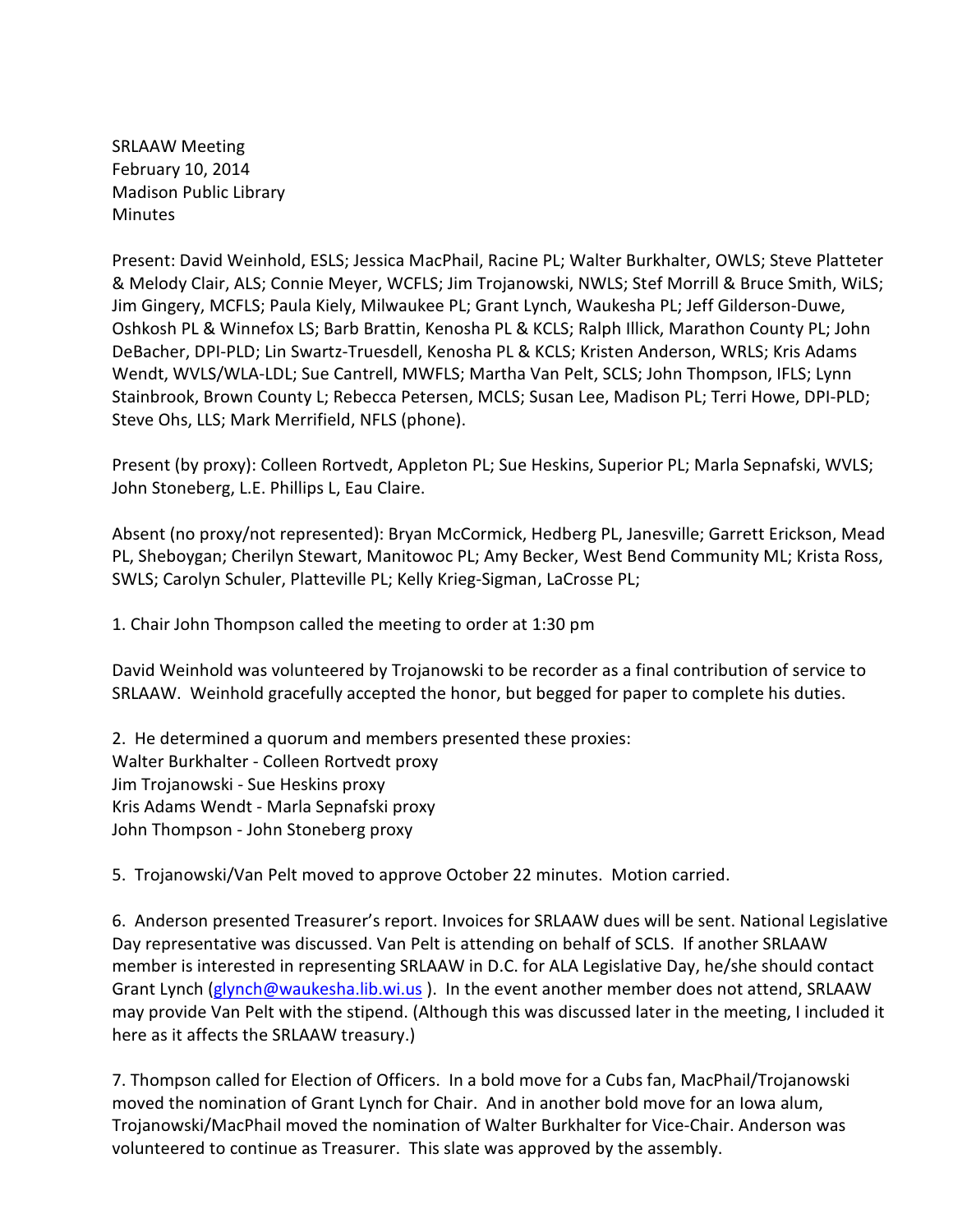8. Ohs asked for clarification on membership on the SRLAAW e-mail message list. Thompson noted that SRLAAW members, WLA Exec. Director, LDL chair/co-chairs, WiLS Exec. Director, WiLS public library liaison, and the requested exceptions by SRLAAW members are now included on this closed list. Weinhold noted that some SRLAAW retirees are included on the list, but only if retirees requested inclusion. (Retirees are included in the invitation to the annual August Eldred soiree in Wausau.) Thompson asked that a roster be sent annually to SRLAAW members in order to keep the list up to date.

9. Some members recounted their implementation of service and administrative recommendations from the Creating Effective Library Systems report.

NWLS - improved delivery services to member libraries, participating in the WIN ILS merger discussions with WVLS and IFLS.

Winnefox - Attaching standards to their strategic plan; completed a self-assessment in order to develop a 2014 plan to meet service standards; discussed weaker areas with member librarians; want to be indispensable to member libraries.

MCLS - used standards in its strategic plan.

SCLS - they did a survey and work on technology competencies.

ALS - used standards as basis for a series of planning sessions.

IFLS & WVLS - redrafted strategic plan with standards included.

10. McPhail reported for the System Governance Task Force. The Task Force investigated concerns raised by librarians responding the Creating Effective Library Systems report. They surveyed other states about structure of library system governance and concluded that Wisconsin systems are much different from those. They made the following recommendations:

- We suggest that systems adopt having a non-voting representative from a member library advisory committee/council as a conduit of information between system board and the member libraries. This person would participate in system board discussions but not vote.

- We suggest that statutes reflect that 40% of system board members be local library board members at the time they are appointed.

- We encourage continued action toward system changes: roles of systems or number of systems.

Members had questions about the role and function of the member library representative to the system board. The committee believes that this can address concerns about communication between systems and member libraries. Action on these recommendations will be at the next SRLAAW meeting.

A question was raised about the DLT Lean Practices study. DeBacher said that they are working with a Lean Practices consultant Walter Jankowski, of ReInvention, who was known by some SRLAAW members. The project will develop a template for LEAN analysis of systems and consultant will schedule webinar with systems on lean practices. The consultant information is at: <http://www.linkedin.com/pub/walter-jankowski/2/34a/69a>

11. DLT will schedule a Library Director Boot Camp in collaboration with library systems. PLD is looking at the Stevens Point area and try to schedule some early arrival events. They would like to have system staff and member librarians as presenters. Winnefox will continue to maintain the Boot Camp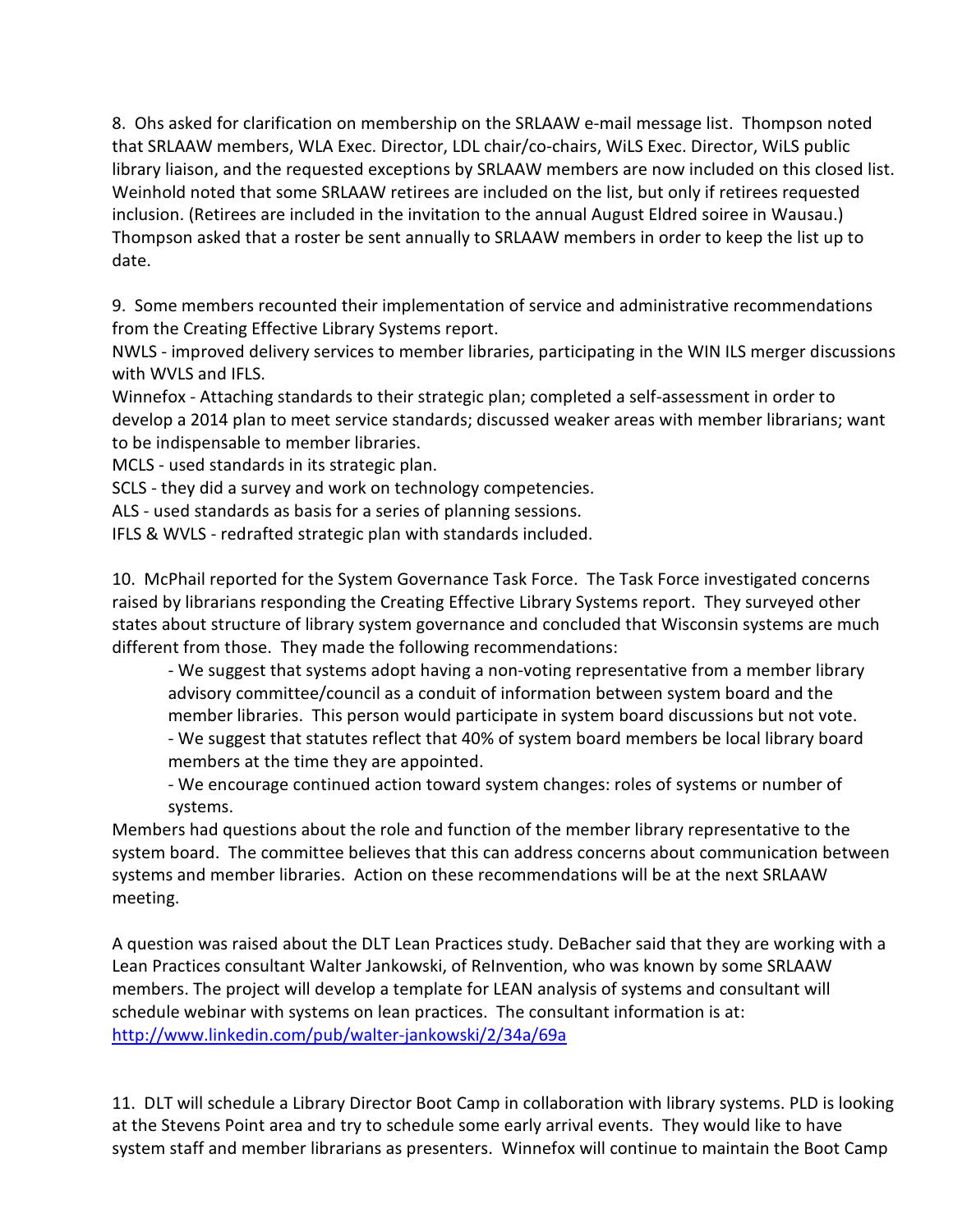website.

12. A proposal to amend WI Stat 43.30 to include collection agencies was again raised by a member. Member libraries work with collection agencies and/or local law enforcement to get overdue library materials returned and to collect fines and fees owed to the library. Wendt provided some background for this issue and brought forward LDL's developing model for initiating legislative proposals. WLA/LDL would like to collaborate with SRLAAW on this issue to create a legislative proposal which would demonstrate an effective process for success. The process would include input from library systems, member libraries, and other stakeholders in order to avoid dissension about such a proposal. WLA/LDL would take the lead to address concerns raised by colleagues about the proposal. It would also take the proposal and its proponents and overlay that on the legislative map in order to find legislators who would be coauthors or cosponsors. This model would also ask librarians to bring their requests for legislative solutions to and through WLA/LDL rather than directly to local legislators. The message to legislators would be to please direct library-related legislative solution requests to and through WLA/LDL in order to determine the statewide impact and support for such requests, and assist with development of bipartisan supported measures.

13. The above discussion segued into a discussion of Consolidated County Cross Border Funding legislation. Wendt explained that the initial local solution met with some opposition once potential unintended consequences to other consolidated county libraries were revealed. WLA/LDL convened a stakeholders' committee and worked with additional legislators to draft a compromise. This compromise resulted in amendments to AB 288 and SB 397 which has support in both houses and both parties. This result is an example of the model presented above. AB 288 is expected to come to a floor vote in the Assembly on February 13.

Wendt also presented the initial stages of creating a legislative network for relationship building between librarians and legislators. More information will be presented later from WLA.

## 14.

DLT

DeBacher expanded on his earlier presentation on the LEAN Practices study. The consultant will do overview webinars in March and should be able to provide a LEAN study template/structure in May. DeBacher would like to see LSTA provide funds for pilot LEAN studies in 2015. The consultant information is at: <http://www.wisquality.org/lean-government-2013/>

DeBacher announced the appointments of the Technology Consultant and the Library Administration Consultant. **Ryan Claringbole** will join the team on February 24 as the Public Library Technology Consultant. Ryan previously worked as the Digital Services and Marketing Librarian at the Chesapeake Public Library, a large municipal system in Virginia, creating and directing digital branch services as well as training programs for staff and the public on current and emerging technologies. Currently Ryan works as a supervisor at the college library at the UW-Madison, a position he has held since May 2013. Ryan earned his undergraduate degree from the UW-La Crosse, and earned master's degrees in both library science and history from the UW-Milwaukee. **Denise Anton Wright** will be the new Public Library Administration Consultant, and will begin her duties at the DPI on Monday, March 17. Denise has worked in a similar position for the South Central Library System since February 2012. Prior to that time she worked as director of the New Glarus Public Library, a position she began in August 2004.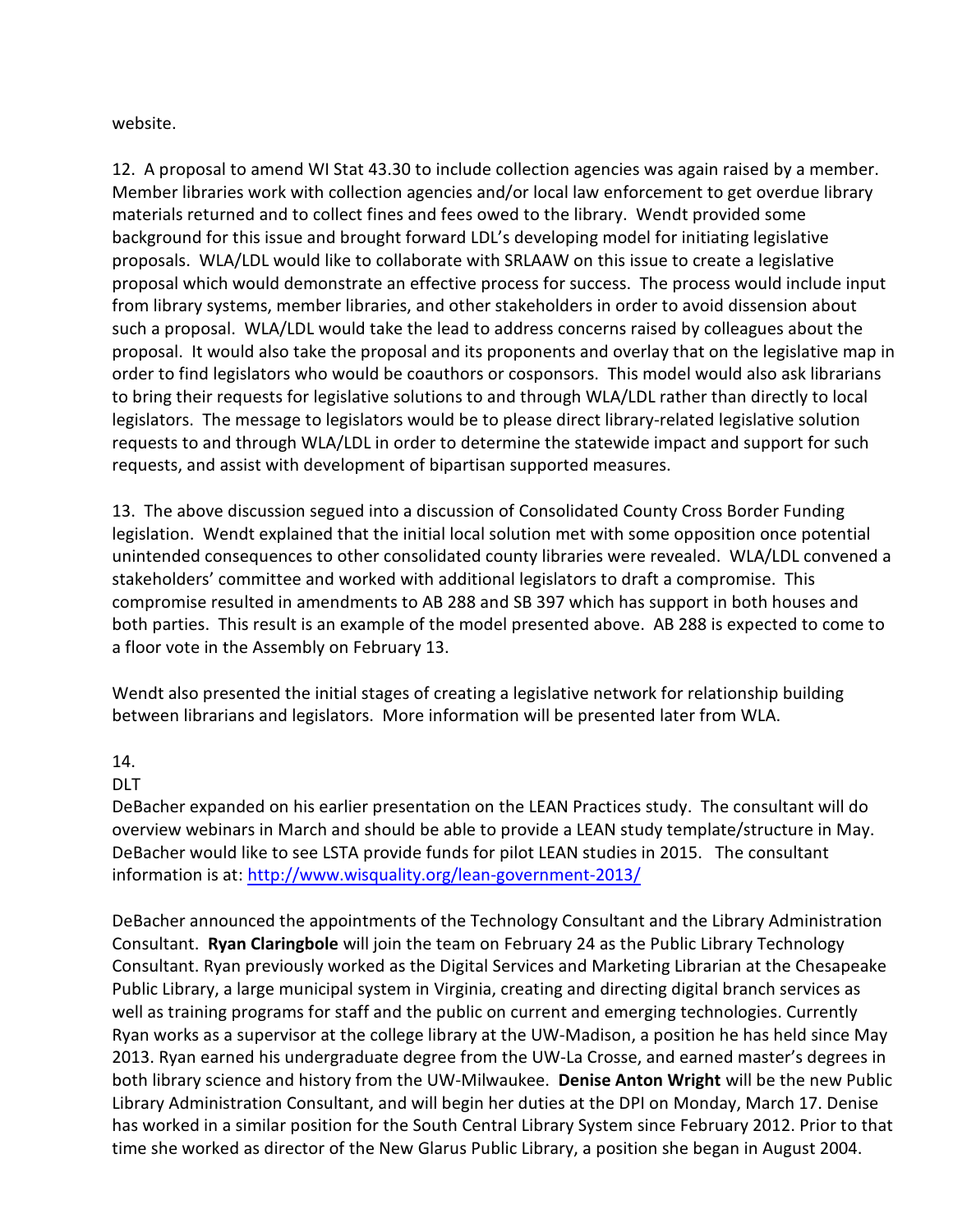Denise brings nearly seven years experience as library development consultant for the Alliance Library System in Illinois, and earlier as Children's Services Librarian for the former Corn Belt Library System. She also worked as a reference librarian at Illinois State University, and served for five years as a public library trustee in Bloomington, Illinois. Denise earned her undergraduate degree from UW-Eau Claire, her master's degree in Library Science from UW-Madison, and also earned a master's in English, with an emphasis in children's literature, from Illinois State University.

LSTA funding is again delayed. DLT knows that the funding will be coming. So project starts are delayed.

Recent press releases from DOA and DPI announced a collaborative project to extend fiber to all schools and libraries in the state and the availability of increased bandwidth to schools and libraries once the project is completed. The laying of fiber will also provide the base for the new BadgerNet contract in a few years. DeBacher mentioned that LSTA funding may be available to assist with increased bandwidth at public library system offices.

The 2014 Growing Wisconsin Readers Early Literacy Symposium will be held on Friday, March 21 at the Holiday Inn in Stevens Point, WI from 9:00am-4:00pm. Wisconsin youth services librarians, public library directors, and early childhood advocates are invited to attend this day long professional development opportunity.

DPI has a Google Apps contract and DLT will be using Google Apps for communication with systems and libraries. Systems and libraries will need Google+ account.

Preparations are underway to rebid the Badgerlink Contract.

The SRLAAW assembly expressed their appreciation and gratitude to Bob Bocher for his work with DOA and DPI on extending broadband connectivity and speed to rural schools, libraries, and library systems.

## **WiLS**

The WiLS public library representative, Bruce Smith, outlined the activities WiLS is undertaking. He has been touring the state to answer questions about WiLS services. They are getting requests for facilitation, process planning, and strategic planning. A new coop purchase is Learn4Life, which included online courses, has been offered to libraries and systems and generating some positive response. It serves as a complement to Badgerlink's Learning Express.

Stef Morrill provided an update on the ILS survey and report WiLS undertook for DLT. They are working on compiling and presentation of the data. WiLS will partner with OCLC to provide some webinars on new products and services for libraries. Gale is developing a tool that will help libraries analyze their library data - annual reports, ILS reports, etc. It is hoped to be a tool priced for small and medium sized libraries.

## WPLC

Van Pelt was elected Chair of WPLC. The Digital Library Steering Committee is established to oversee Wisconsin Digital Library. The WPLC board approved a new Buying Pool formula which would assign